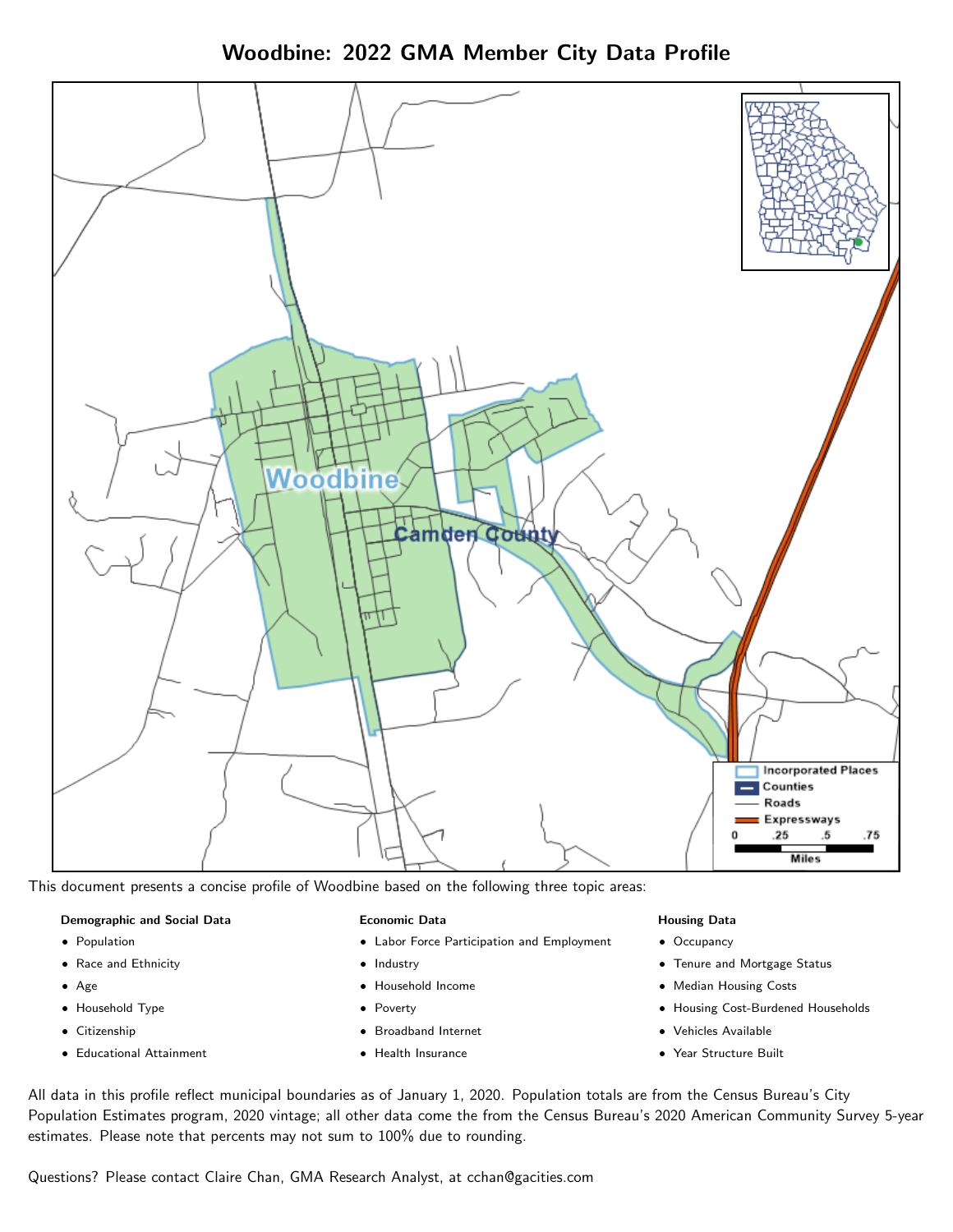# Woodbine: Demographic and Social



Age

**Citizenship** 

0% 2% 4% 6% 8% Male **Female** 8% 6% 4% 2% 85 and over 80-84 75-79 70-74 65-69 60-64 55-59 50-54 45-49 40-44 35-39 30-34 25-29 20-24 15-19  $10-14$ 5-9 Under 5

Native Born 100%

Source: American Community Survey, 2020 5-year estimates, table B05002 Source: American Community Survey, 2020 5-year estimates, table B15002





Source: U.S. Census Bureau, City Population Estimates, 2020 vintage Source: American Community Survey, 2020 5-year estimates, table B03002

#### Household Type



Source: American Community Survey, 2020 5-year estimates, table B01001 Source: American Community Survey, 2020 5-year estimates, table B11001

#### Educational Attainment



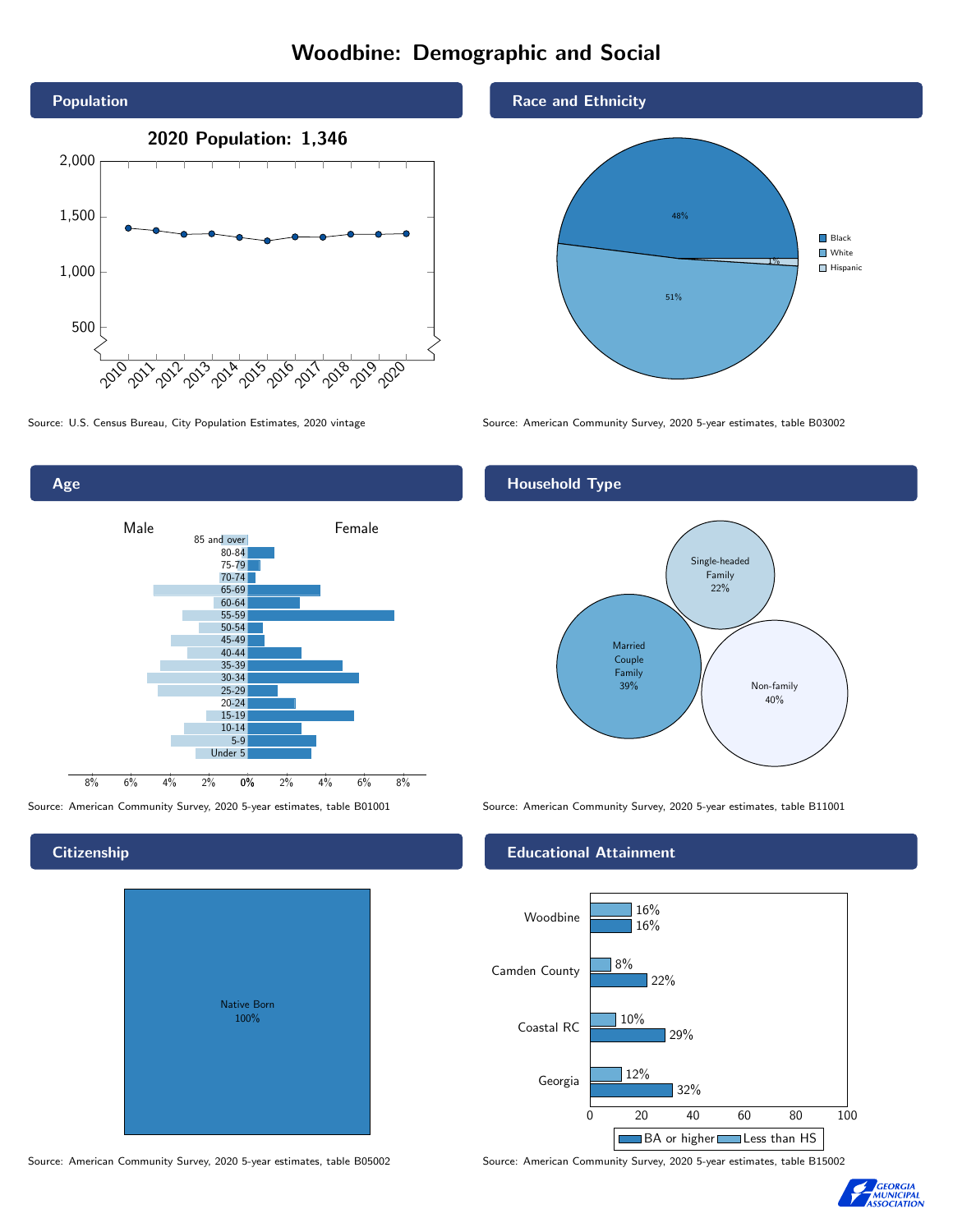# Woodbine: Economic



Source: American Community Survey, 2020 5-year estimates, table B23001 Note: Unemployment rate is based upon the civilian labor force.

#### Industry

| Agriculture, forestry, fishing and hunting, and mining      | $1\%$ |
|-------------------------------------------------------------|-------|
| Construction                                                | $1\%$ |
| Manufacturing                                               | 7%    |
| <b>Wholesale Trade</b>                                      | $0\%$ |
| Retail Trade                                                | 6%    |
| Transportation and warehousing, and utilities               | 6%    |
| Information                                                 | $0\%$ |
| Finance and insurance, real estate, rental, leasing         | $1\%$ |
| Professional, scientific, mgt, administrative, waste mgt    | 6%    |
| Educational services, and health care and social assistance | 47%   |
| Arts, entertainment, recreation, accommodation, food        | $7\%$ |
| service                                                     |       |
| Other services, except public administration                | 9%    |
| Public administration                                       | 9%    |

Source: American Community Survey, 2020 5-year estimates, table C24030



Source: American Community Survey, 2020 5-year estimates, tables B19013 and B19025 Source: American Community Survey, 2020 5-year estimates, table B17010



Poverty



### **Health Insurance**



Source: American Community Survey, 2020 5-year estimates, table B28002 Source: American Community Survey, 2020 5-year estimates, table B18135